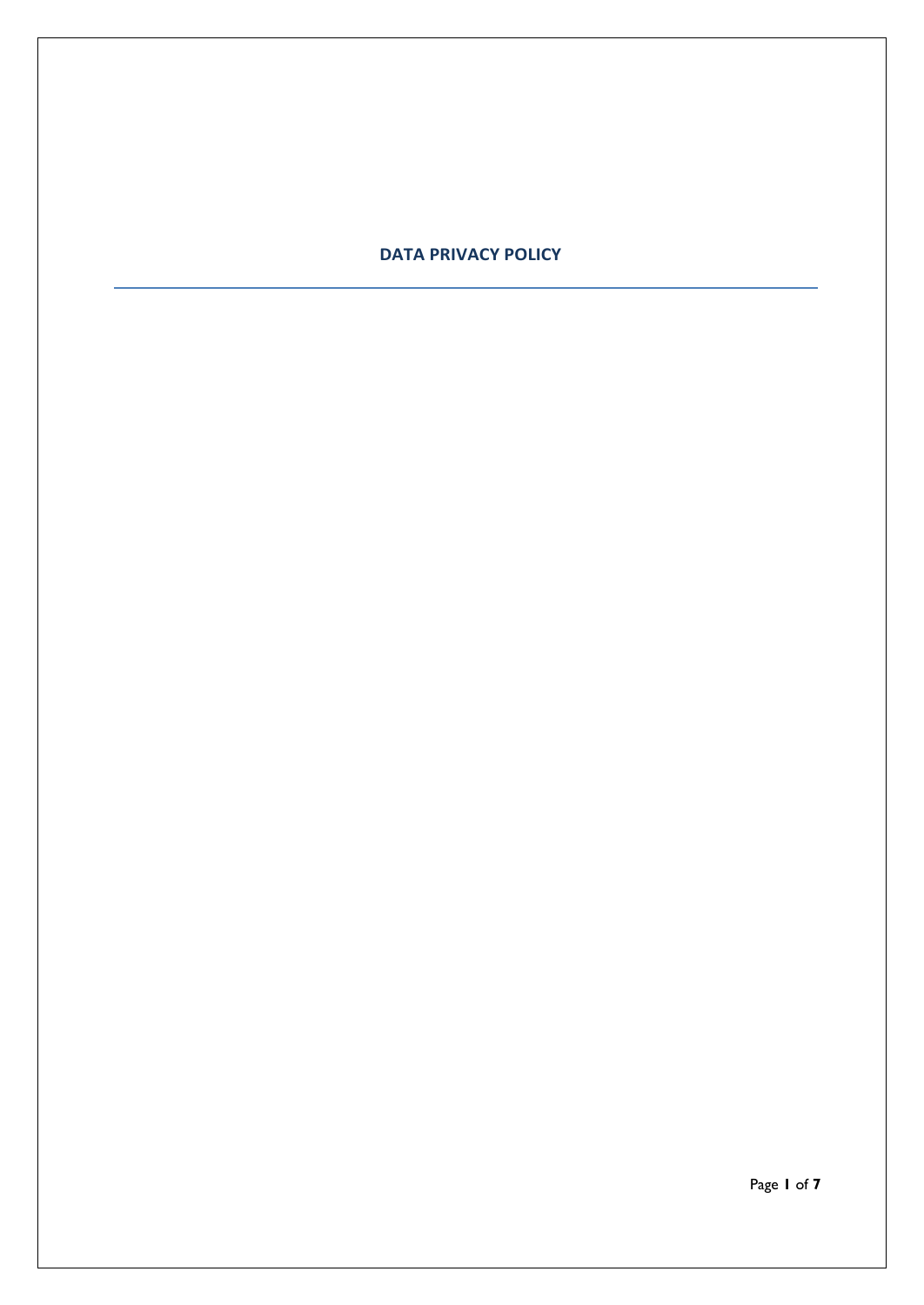#### **1. INTRODUCTION**

- 1.1 We at Eezy Track Limited (hereinafter referred to as "Eezy Track" or the "Company") take our responsibilities under the data protection laws in Kenya (and internationally) seriously. The purpose of this policy is to help you understand how we collect, use, disclose and/or process the personal data you have provided to us and also to assist you in making informed decision before giving us access to your personal data.
- 1.2 This statement should be read together with our Terms and Conditions for products and services.
- 1.3 Personal data is information relating to our customer or potential customers (hereafter referred to "you" or "your" )
- 1.4 The data controller of your personal data is Eezy Track that you have or may have a relationship with.
- 1.5 Thisstatementappliestoallcustomers,suppliersandallclientswhohaveanybusiness dealings with the company.

#### **3. STATEMENT OF DETAILS**

#### **3.1 Collection of Information**

We collect your personal information with your knowledge and consent when you do any of the following (please note that this list is not exhaustive):

- a) Apply for a specific product or service;
- b) Ask for more information about our product or service or contact us with a query or complaint;
- c) Respond to or participate in a survey,marketing promotion, prize competition or special offer;
- d) We may also collect your information from other organizations including creditreference Bureaus, fraud prevention agencies and business directories;
- e) We may collect your information when you interact with us as a supplier as prescribed in this statement;
- f) We may also collect information when you visit any of our premises;
- g) When you interact with our sales agents they may collect personal information;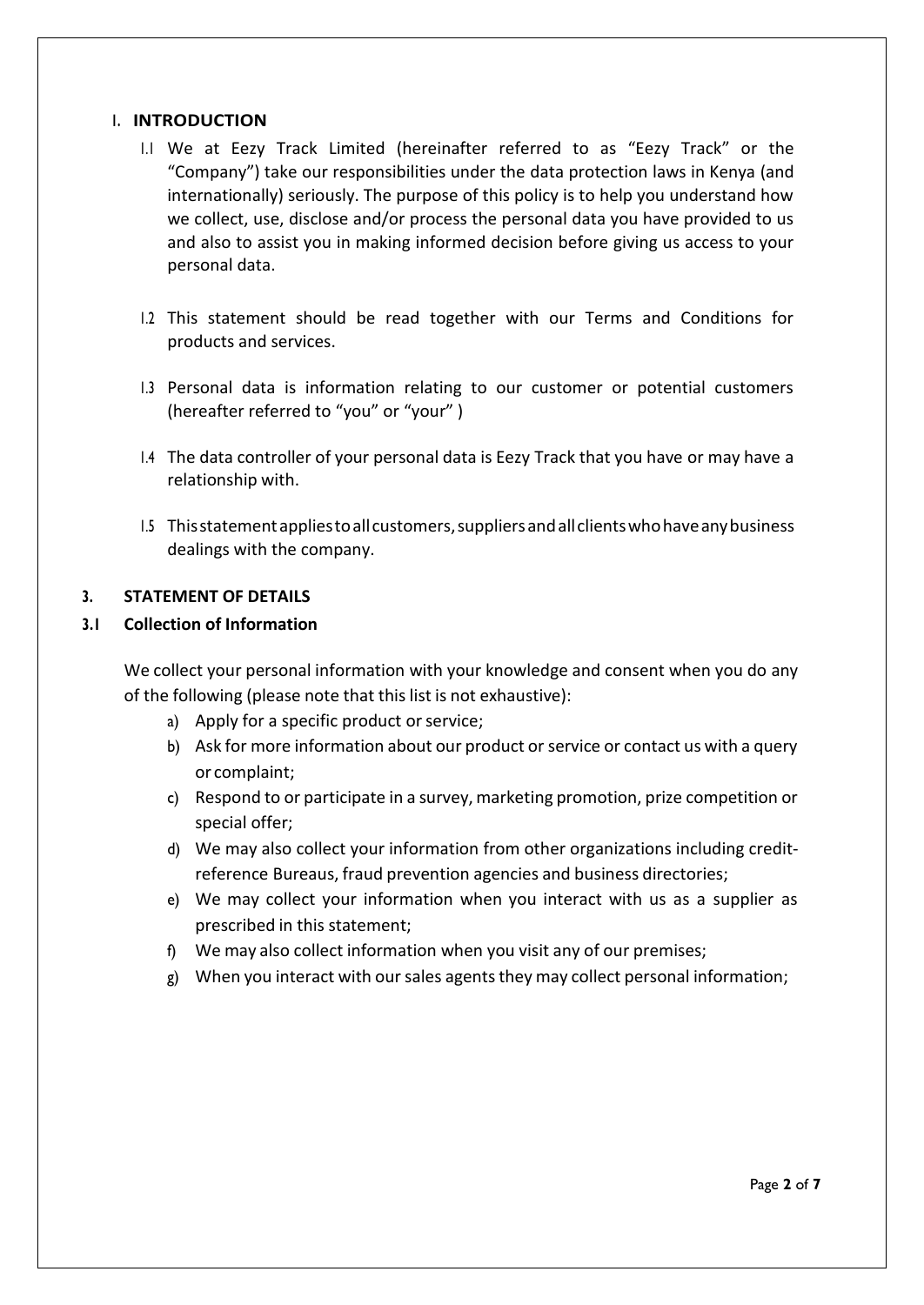### **3.2 What Information is collected**

The information we collect and store about you includes but is not limited to the following:

- a) Your identity including your name, photograph, address, location, phone number, identity document type and number, date of birth, email address, age and gender.
- b) Your account information, information about your bank account numbers and SWIFT codes or other banking information.
- c) Your transaction information from Mpesa statements and bank statements.
- d) Details on your earnings as per your pay slip.
- e) Your contact with us, such as when you call us or interact with us through social media (we may record your conversations, social media or other interactions with us)
- f) Movement information through Tracking?
- g) Vehicle log book information

# **3.3 Use of Information**

We may use and analyze your information for the following purposes:

- a) Processing applications for products and services, effecting payments, transactions and completing instructions or requests;
- b) Responding to any of your queries or concerns;
- c) Verifying your identity information through publicly available and/or restricted government databases in order to comply with applicable regulatory requirements;
- d) Assessing suitability for products andservices;
- e) Carryingoutcreditchecksandcreditscoring;
- f) Keeping you informed generally about new products and services and contacting you with any new product unless you opt out of receiving such marketing messages (you may contact any of our subsidiaries at any time to opt out of receiving marketing messages or by sending stop to the number provided in the sms);
- g) To comply with any legal, governmental or regulatory requirement or for use by our lawyers in connection with any legalproceedings;
- h) In business practices including to quality control, training and ensuring effective systems operations;
- i) To understand how you use our products and services for purposes of developing or improving products and services;
- j) Preventing and detecting fraud or other crimes and for debt recovery;
- k) For research, statistical, survey and other scientific or business purposes;
- l) Provide aggregated data (which do not contain any information which may identify you as an individual) to third parties for research and scientific purpose;
- m) Administer any of our online platforms/websites.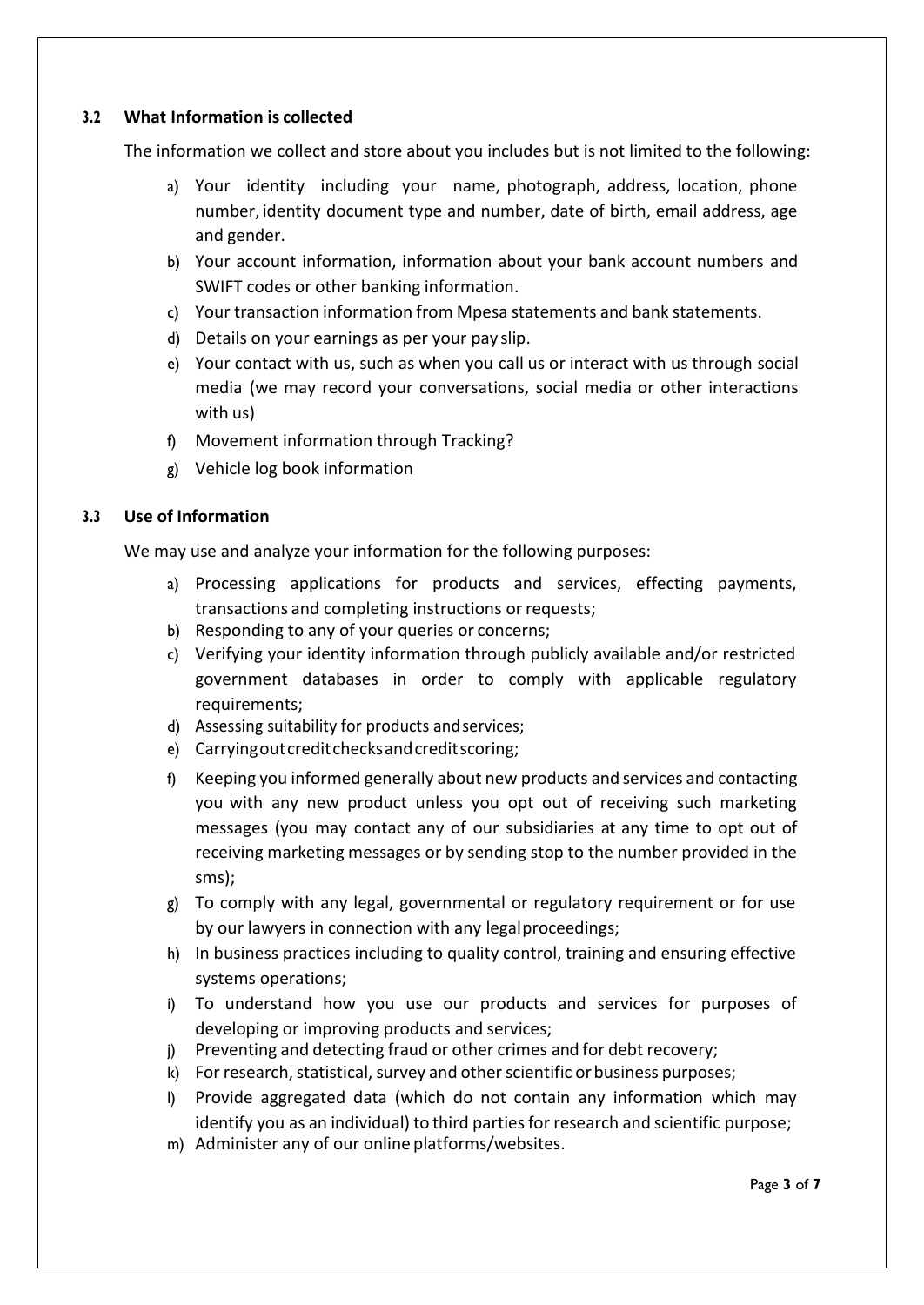### **3.4. Lawful Basis for processing yourinformation**

We will process your personal information based on any of the lawful basis provided for under the Data Protection Law:

- a) The performance of a Product/Service Agreementwith you;
- b) Eezy Track legitimate business interests;
- c) Compliance with a mandatory legal obligation;
- d) Consent you provide;
- e) Public interest;
- f) Your vital interest.

#### **3.5. Retention of Information**

We retain your personal data in line with our legal and regulatory obligations and for business and operational purposes. In the majority of casesthis will be forseven yearsfrom the end of your relationship with us

Anonymized information that can no longer be associated with you may be held indefinitely.

#### **4 DISCLOSURE OF INFORMATION**

- **4.1** We will respect the confidentiality of the personal data you provide to us.
- **4.2** Any disclosure of your information shall be in accordance with applicable law and regulations. The company shall assess and review each application for information and may decline to grant such information to the requesting party.
- **4.3** We may disclose your information to:
	- a) Law-enforcement agencies, regulatory authorities, courts or other statutory authorities in response to a demand issued with the appropriate lawful mandate and where the form and scope of the demand is compliant with the law.
	- b) Our associates, partners, software developers or agents who are involved in delivering the company's products and services you order oruse;
	- c) Fraud prevention and Antimoney laundering agencies, credit-reference agencies;
	- d) Publicly available and/or restricted government databases to verify your identity information in order to comply with regulatory requirements;
	- e) Debt-collection agencies or other debt-recovery organizations;
	- f) Survey agencies that conduct surveys on behalf of the company;
	- g) Anyother personthatwe deemlegitimately necessary to share the data with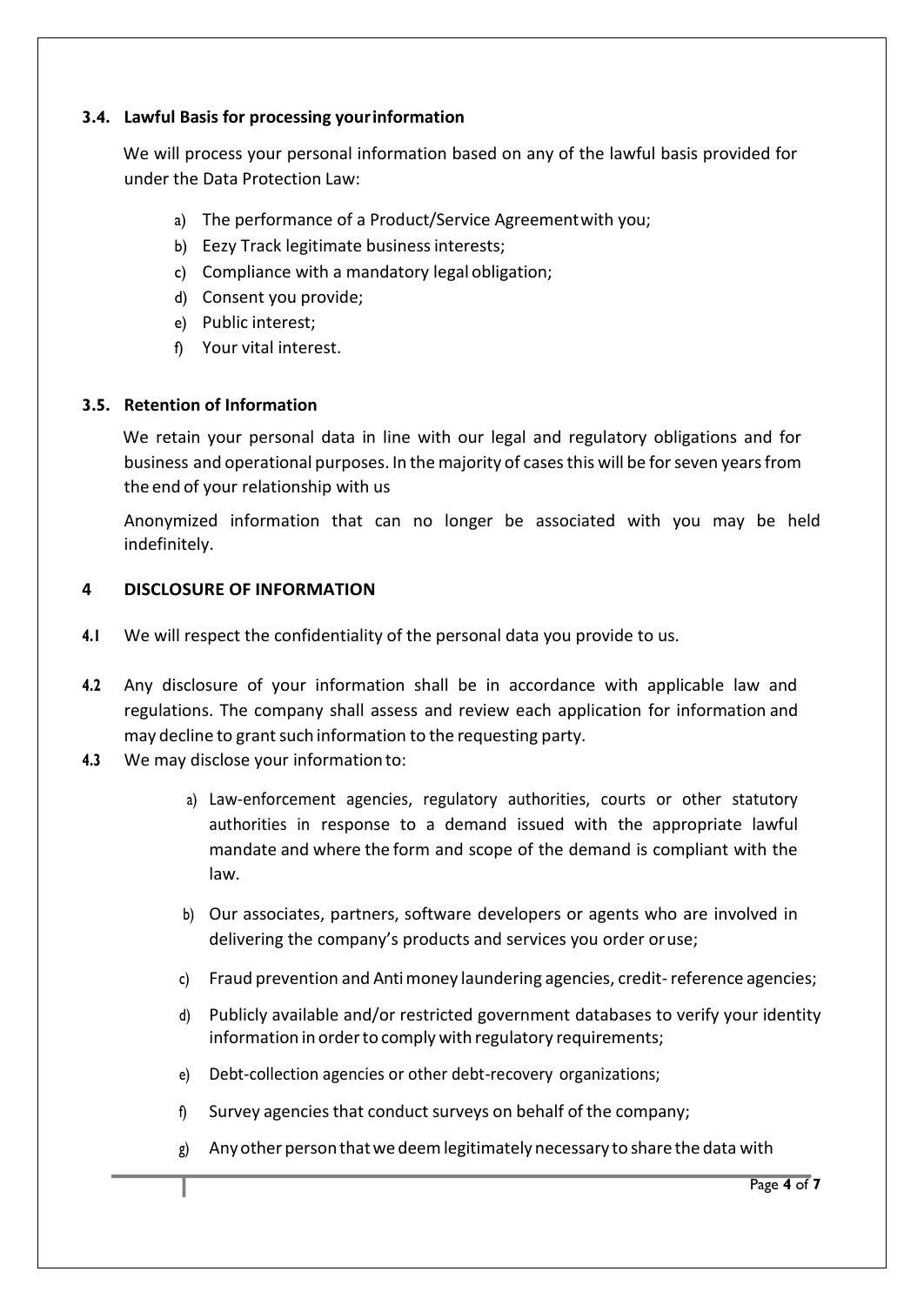**4.4** We shall not release any information to any individual or entity that is acting beyond its legal mandate.

#### **4.5 Marketing**

- 4.5.1 We may use your personal data to conduct market research and surveys with the aim of improving our products and services and for marketing purposes, promotional events, competitions and lucky draws.
- 4.5.2 You can ask us to stop sending you marketing messages at any time by writing to us or by following the opt out option on any marketing message sent to you or by attending to us or contacting us at any time through the providedcontacts.

#### **5. ACCESSTOANDUPDATINGYOURINFORMATION**

If you believe that our records contain inaccurate or incomplete information about you, please visit any of our branch outlets to make the necessary amendments. Some changes will only be made once the necessary supporting documentation has been obtained. We will take reasonable steps to investigate your concerns and correct inaccurate information in a timely manner.

#### **6. SAFEGUARDING AND PROTECTION OF INFORMATION**

The company has put in place technical and operational measures to ensure integrity and confidentiality of your data via controls around access control, physical and environmentalsecurity and monitoring and compliance.

#### **7. YOUR RIGHTS**

- 7.1 Subject to legal and contractual exceptions, you have rights under data protection laws in relationto your personal data. These are listed below:
	- a) Right to be informed that we are collecting personal data about you;
	- b) Right to access personal data that we hold about you and request for information about how we process it;
	- c) Right to request that we correct your personal data where it is inaccurate or incomplete;
	- d) Rightto requestthat we erase your personal data noting that wemay continue to retain your information if obligated by the law or entitled to do so;
	- e) Right to object and withdraw your consent to processing of your personal data. Wemay continue to process if we have a legitimate or legal reason to do so;
	- f) Righttorequestrestrictedprocessingof yourpersonaldatanotingthatwemaybe entitled or legally obligated to continue processing your data and refuse your request;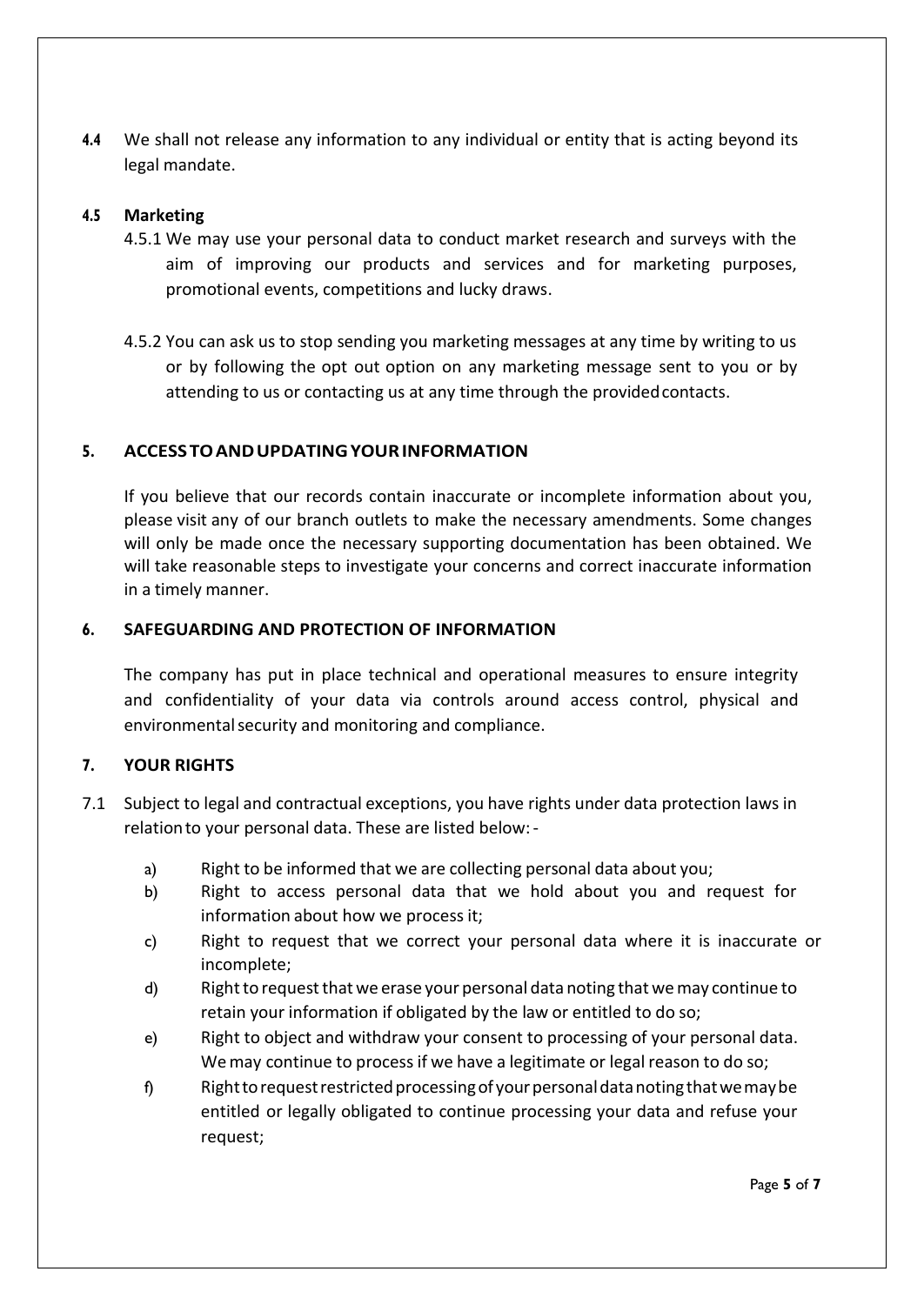- 7.2 If you wish to exercise any of the rights set out above, please contact us on our data protection email.
- 7.3 We may need to request specific information from you to help us confirm your identity and ensure your right to access your personal data (or to exercise any of your other rights). This is a security measure to ensure that personal data is not disclosed to any person who has no right to receive it. We may also contact you to ask you for further information in relation to your request to speed up our response.

# **8. COOKIES**

- 8.1 We may use cookies and similar technologies on our websites and apps, and in our emails. Cookies are text files that gather small amounts of information, which your computer or mobile device stores when you visit a website or use an app. When you return to the website or app, or visit websites and apps that use the same cookies, they recognize these cookies and so your device.
- 8.2 We use cookies to do many different jobs, like letting you navigate between pages efficiently, remembering your preferences, and generally improving your online experience. They can also help to make sure that the ads you see online are more relevant to you and your interests. We also use similar technologies such as pixel tags and JavaScript for these purposes.
- 8.3 We also use cookies in some of our emails to help us understand how you interact with our emails, and to help us improve our future email communications. These cookies also help us make sure that the ads you see online are more relevant to you and your interests.
- 8.4 The terms and conditions of our websites and apps give you more information on cookies, how and where we use them, and how you can control them.

# **9. HOW TO CONTACT US**

If you would like to contact us on any topics in this privacy policy, you can email us info@eezygroup.net or submit a request via our digital platforms.

# **10. RIGHT TO LODGE COMPLAINT**

You have the right to lodge a complaint with the relevant supervisory authority that is tasked with personal data protection within the republic of Kenya